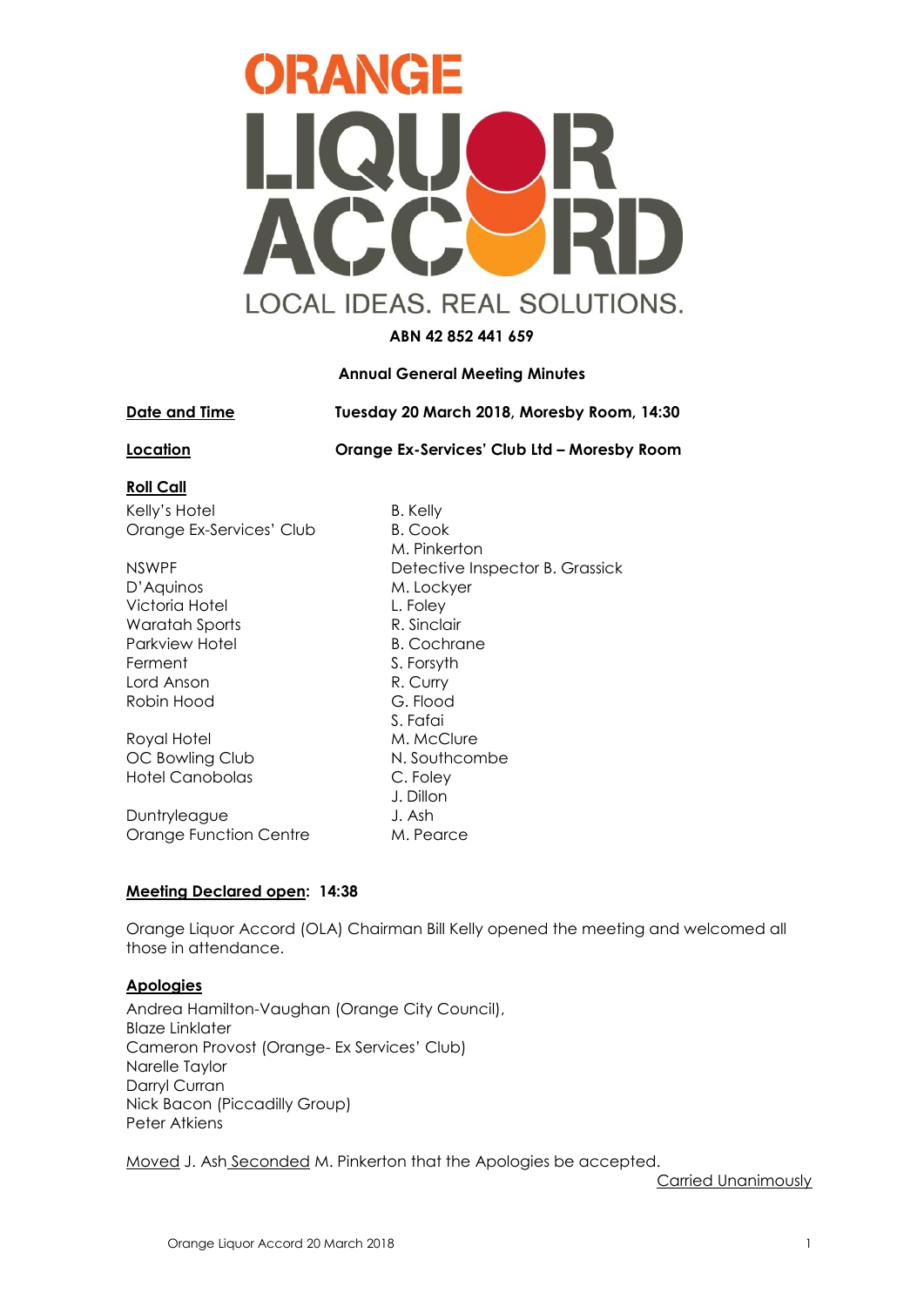## **Adoption of previous minutes – 24 October 2017**

Minutes of the meeting held on 24 October 2017 be adopted.

Moved B. Grassick Seconded M. Pinkerton that the minutes of the meeting held on 24 October 2017 be accepted as read and adopted.

Carried Unanimously

## **Business Arising**

a) Mr B. Cook circulated Liquor & Gaming NSW fact sheets that had been recently received by OLA, and talked briefly about their importance to OLA members and the general public.

## **Chairman's Report**

The Chairman Bill Kelly presented his report.

He spoke in regards to the RSA for Frontline Staff courses which were presented by Liquor & Gaming NSW at Orange Ex-Services' Club in January 2018. He was pleased to see members support the project, saying such training is an important initiative.

The Chairman reminded those present of the Ask For Angela OLA campaign, that was launched by Minister for Racing Paul Toole in January 2018. The launch was favoured by media in Orange and beyond, which resulted in good publicity for OLA. Mr Kelly reminded members about the Ask For Angela marketing resources, and encouraged them to ensure their staff are aware and on top of the issues involved in the campaign.

## **Membership and Finance Report**

Mr B. Cook presented the Membership and Finance Report for the period up to 20 March 2018 with a balance of **\$6.039.** The Orange Liquor Accord currently has 20 financial members for 2017.

## **Election of Executive Committee**

- a) OLA Chairman Bill Kelly stood down from running the meeting while the election of the 2018 Chairperson and Deputy Chairperson took place, with Ms Michelle Pearce taking his place as Chair.
	- Ms Pearce called for nominations for 2018 OLA Chairperson.
	- Mr Bill Kelly announced he would stand to be 2018 OLA Chairperson.

Moved B. Grassick Seconded B. Cook that Mr Bill Kelly be elected as Chairman for the Orange Liquor Accord in 2018.

Carried Unanimously

Election of Executive Committee

b) - Ms Pearce called for nominations for the position of 2018 OLA Deputy Chairperson.

- Mr Cook announced he would stand to be 2018 OLA Deputy Chairperson.

Moved B. Kelly Seconded M. Pinkerton that Mr Brain Cook be elected as Deputy Chairperson for the Orange Liquor Accord in 2018.

Carried Unanimously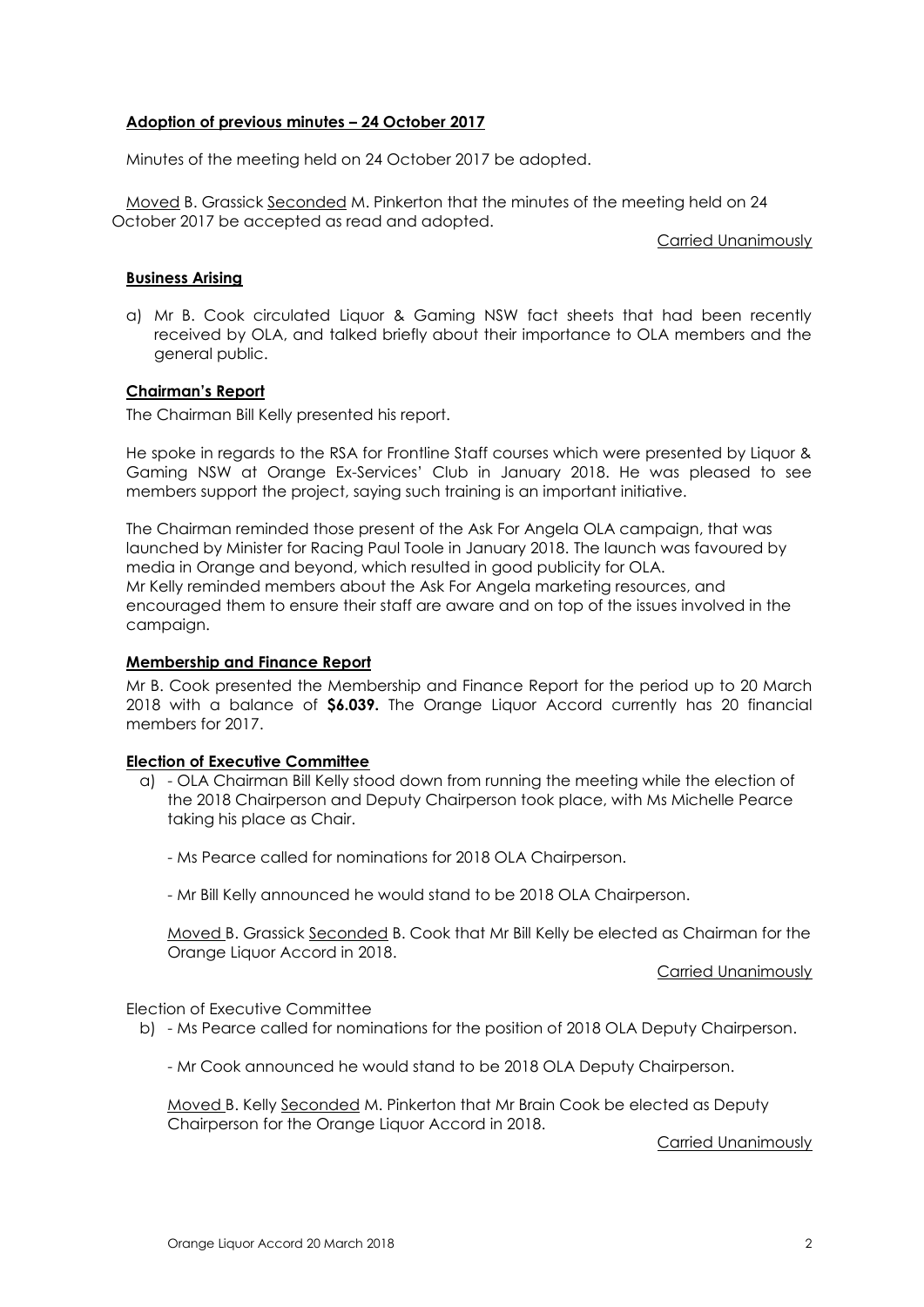- Mr Cook added that Mr Cameron Provost resigned from his position as OESC CEO and OLA Vice President in January 2018.

- Mr Cook is to remain as the point of contact for OLA Correspondence in his new role.

- Mr Kelly returned to the position of meeting Chairperson at 2:49pm.

#### **Police Report**

#### • **Detective Inspector Bruce Grassick**

The meeting was given an overview of the general trend in offences relating to alcohol and violence. DI Grassick spoke on latest figures on alcohol-related crime: with there being a reduction in underage drinking cases, but a spike in incidents on Saturday night. Assault is still the most common reported alcohol-related crime, with traffic coming in second.

DI Grassick endorsed the Ask For Angela campaign, and encouraged all members to support it as well as ensure staff training focussing on the campaign.

Canobolas and Lachlan Local Area Commands have amalgamated, with District Superintendent Chris Taylor as the officer in charge on the Central West region. Senior Constable Jamie Bootland will remain the licensing officer for the eastern side of the command.

#### **General Business**

- a) Easter 30 March to 2 April 2018, with public holidays falling on all dates. Mr Cook to indicate to local Police what members' operating hours will be over the holiday period.
- b) ANZAC Day & Two Up Wednesday 25 April 2018 Mr Cook to send a follow up email with details of what members' operating hours will be over this holiday period.
- c) 2018 Memorandum of Understanding Mr Cook reminded members that this year's MOU needs to be signed and returned.
- d) Ask for Angela launch and marketing collateral Mr Cook demonstrated uses for Ask for Angela business cards and stickers as an explanation of why they are part of the program.
- e) Container Deposit Scheme

Mr Cook has approached Wangarang Industries in regarding to the recently introduced Container Deposit Scheme to see if OLA and Wangarang can work together on a project to benefit from the new scheme. Mr Cook said Wangarang are in the process of negotiating for a bulk recycling machine. He said if the bid is successful, it could be a positive for members as it would help waste-wise as donations of bottles to Wangarang would mean a reduction in waste cubic metres for members. Mr Cook appealed to members to approach Wangarang with a motion of support, as that will build momentum for the project.

f) New styling/colours for Liquor Accord branding and marketing materials Mr Cook said all liquor accords are changing branding in 2018, moving to a blue palette.